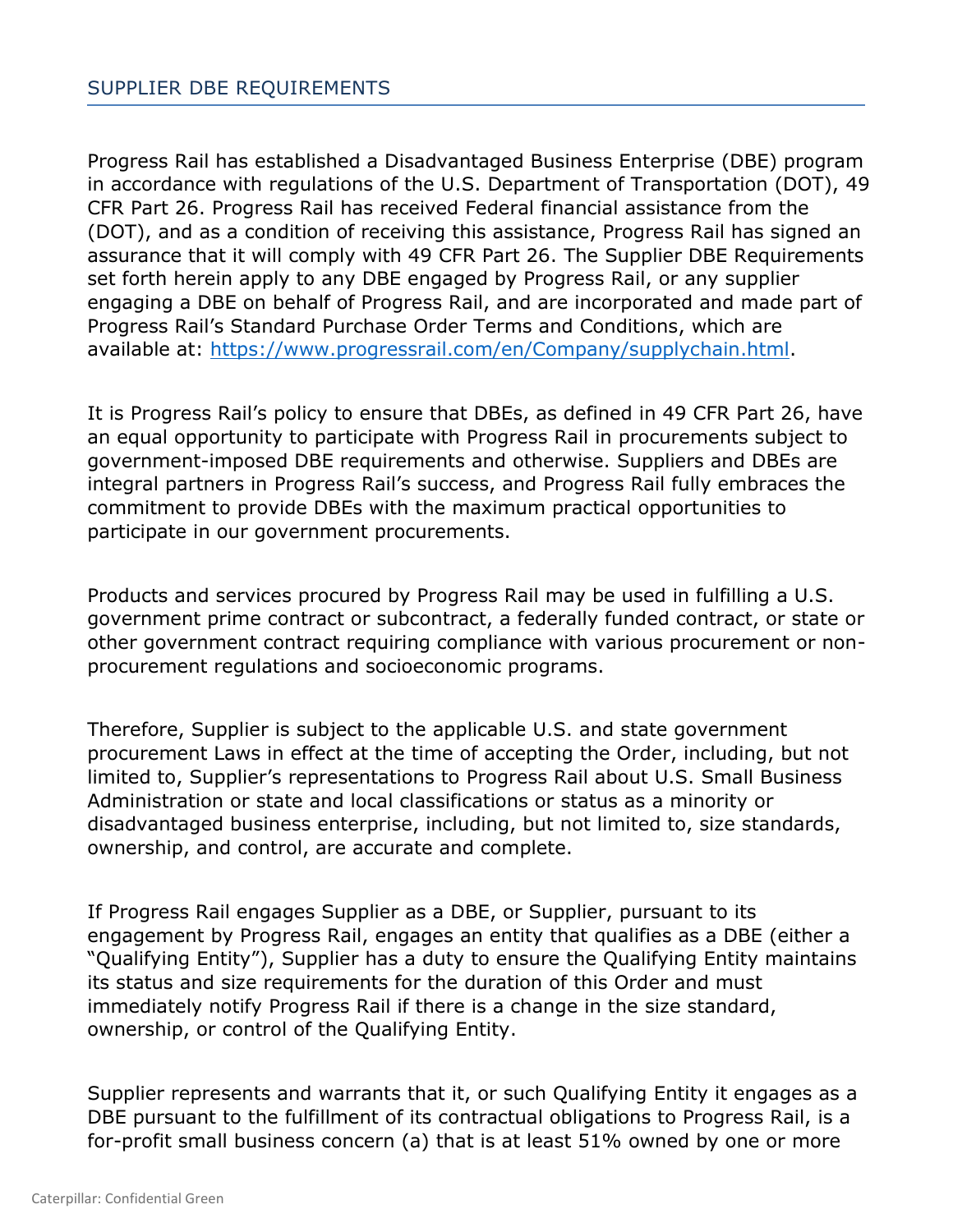individuals who are both socially and economically disadvantaged or, in the case of a corporation, in which 51% of the stock is owned by one or more such individuals; and (b) whose management and daily business operations are controlled by one or more socially and economically disadvantaged individuals who own it, and (c) whose eligibility is evidenced by a current letter issued by the Unified Certification Program of the State where the DBE is licensed to conduct business, which letter shall be provided to Progress Rail upon request. Supplier further represents and warrants that the work the Qualifying Entity is performing is in accordance with the same NAICs code for which it was engaged.

Progress Rail monitors sub-supply procurements awarded by Progress Rail to suppliers and DBEs and enforces certain DBE requirements, whether imposed pursuant to government funding or proactively by Progress Rail. Any Supplier who fails to follow, or fails to require its subcontractors or sub-suppliers to follow, the Supplier DBE Requirements ("Requirements") as stated herein or in their contract terms and conditions, including any non-discrimination provisions, could be subject to withholding progress payments, termination of the agreement or legal action.

The Requirements stated herein are incorporated by reference and apply as if fully stated therein to Progress Rail's Standard Terms and Conditions of Purchase and any purchase order or contract issued by Progress Rail to Supplier ("Progress Rail Contract"), and Supplier is responsible for ensuring its subcontractors or subsuppliers performing pursuant to the fulfillment of Supplier's contractual obligations to Progress Rail agree in writing to comply, and do comply, with such Requirements. In accordance with, and in addition to, the foregoing paragraphs, Supplier hereby agrees to the following:

- A. Supplier shall include the following provisions in the General Provisions of each subcontract it awards in support of a DBE goal:
	- (1) "In the event the contractor acting as a DBE subcontracts any work pursuant to contractual obligations to Progress Rail, contactor shall at all times in connection with such obligations to Progress Rail exercise responsibility for at least 30 percent of the total cost of its contract with its own work force."
	- (2) "The contractor shall not discriminate based on race, color, national origin, or sex in the performance of this contract. The contractor shall carry out applicable requirements of 49 CFR Part 26 in the award and administration of the FTA TVM or US DOT funded contracts. Failure by the contractor to carry out these requirements is a material breach of the contract, which may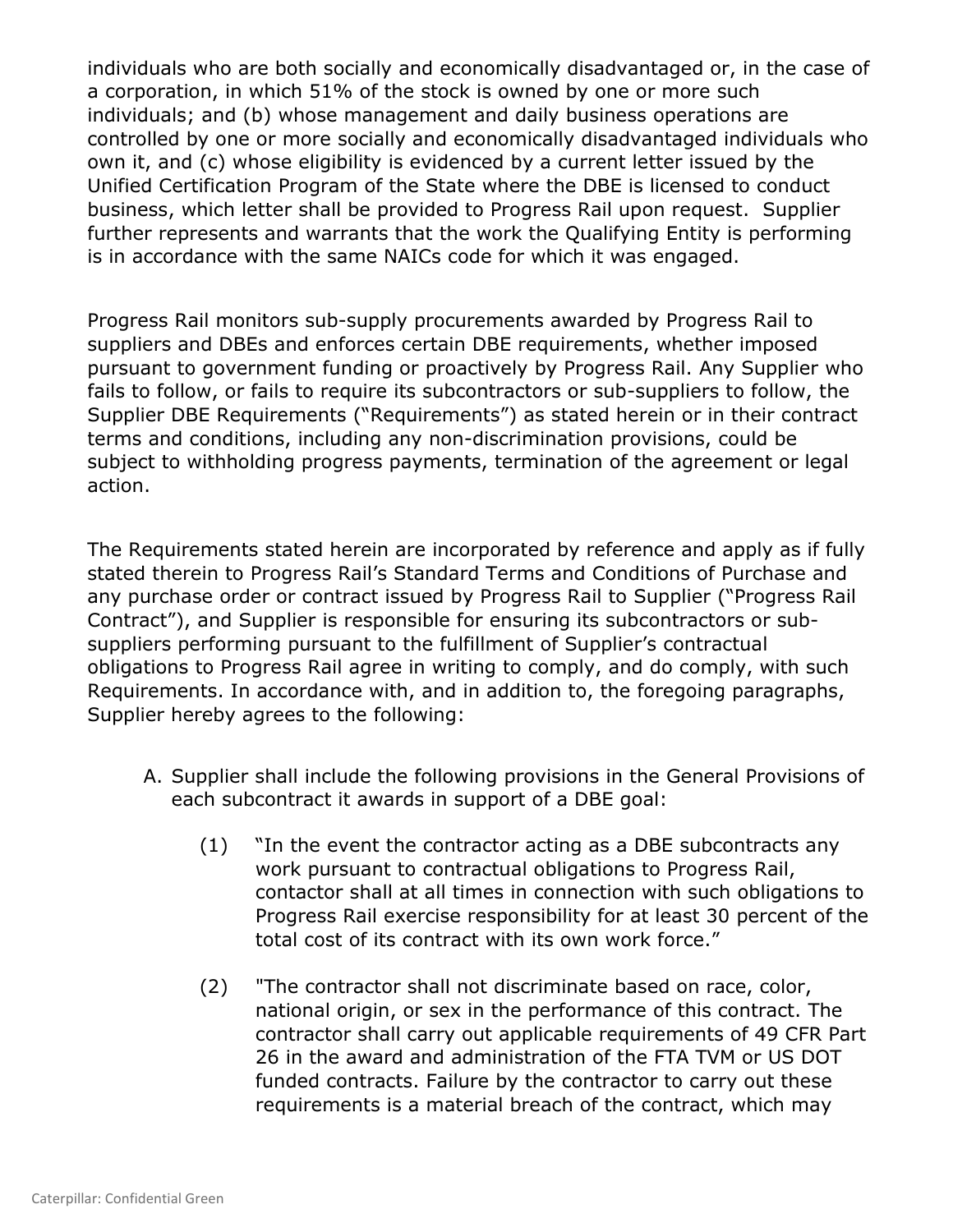result in the termination of the contract or such other remedy as Buyer deems appropriate."

- (3) "Supplier agrees to pay each sub-supplier under this contract for satisfactory performance of its contract no later than 30 days from the receipt of each payment that Supplier receives from Progress Rail and fulfills the contractual obligation. Supplier does not hold retainage. Any delay or postponement of payment may occur only for good cause following written approval by the Progress Rail. This clause applies both to DBE and non-DBE procurement agreements."
- B. If Supplier, pursuant to its engagement by Progress Rail, engages one or more subcontractors that qualify as DBE(s):
	- (1) Supplier shall monitor the performance of, collect and report data on DBE participation to which shall be submitted with each payment request. Failure to submit these reports may result in suspension of contract payments. During the term of each TVM contract when there is DBE participation, Supplier will certify with each payment request that prompt payments to DBEs and non-DBEs are made within the timeframes committed. Supplier shall inform Progress Rail, with their payment request of any situation in which scheduled subcontractor payments have not been made and the reason therefore.
	- (2) Supplier shall, upon request by Progress Rail, require each subcontractor to complete and forward to Progress Rail on a monthly basis a "Prompt Payment Report-Subcontractor's Report". The subcontractor shall certify that payment has been received.
- C. Supplier shall have a continuing obligation to maintain a schedule for participation by DBE contractor(s) to meet its goal set forth in its agreement. Supplier shall not have work performed nor the materials or supplies furnished by any individual or firm not previously approved in writing by Progress Rail. If at any time, the Contractor believes or has reason to believe that it needs to obtain a substitute for an approved DBE contractor, Supplier shall promptly submit a request to Progress Rail in writing. Situations which may warrant substitution for a DBE firm include, but are not limited to the following:
	- (1) Evidence of change in ownership or circumstances regarding the firm's status as a DBE.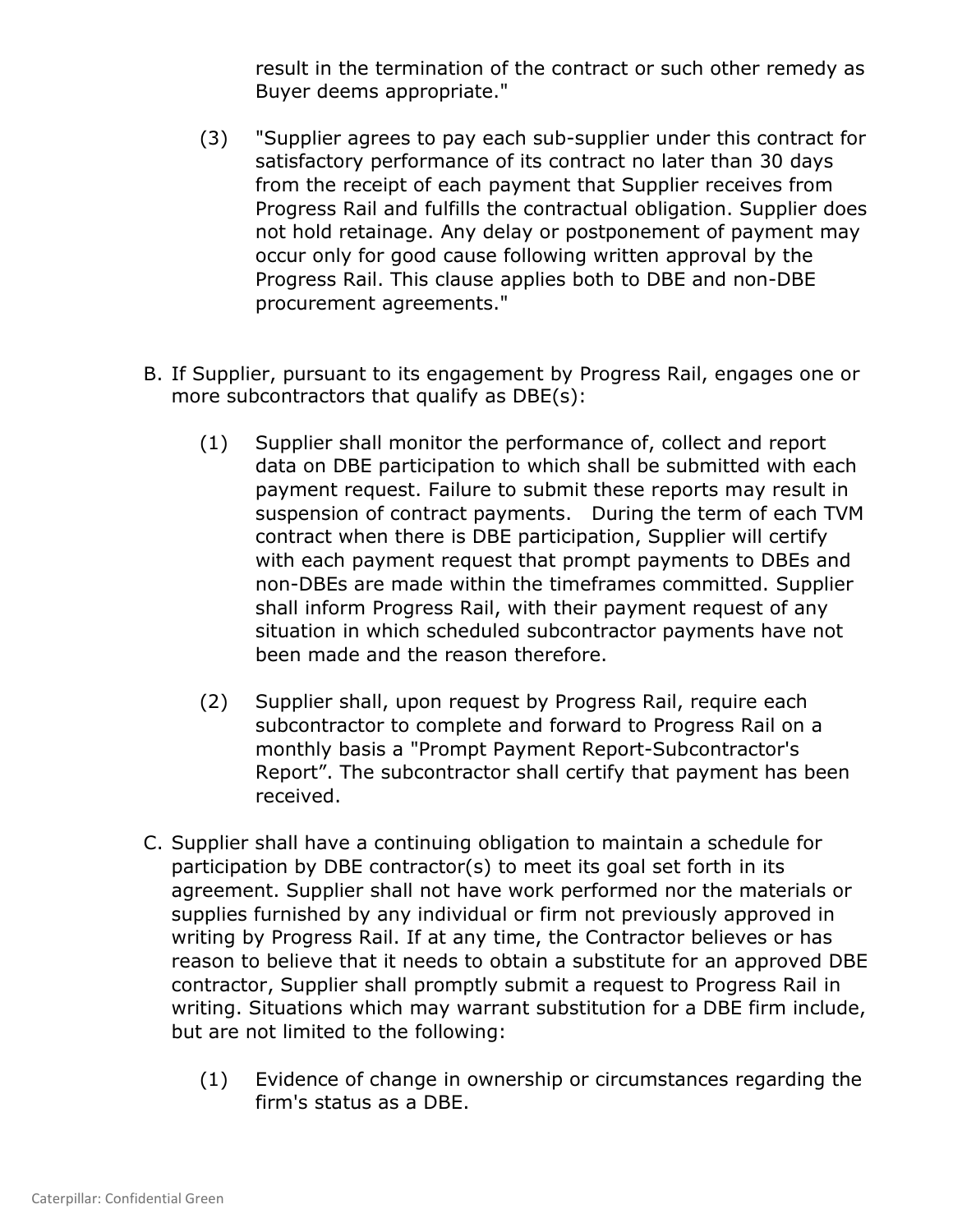- (2) Death or physical disability, if the named subcontractor or DBE partner of the joint venture is an individual.
- (3) Dissolution, if a corporation or partnership.
- (4) Bankruptcy of the subcontractor, subject to applicable bankruptcy law, and only instances where the bankruptcy affects the Contractor's ability to perform.
- (5) Inability to furnish a reasonable performance or payment bond, if required.
- (6) Inability to obtain, or loss of, a license necessary for the performance of the particular category of work.
- (7) Failure or inability to comply with a requirement of law applicable to contractors and subcontractors on a construction, alteration or repair project.
- (8) Failure or refusal to execute the subcontract in accordance with the terms of an offer submitted to Supplier prior to the Supplier's submission of its bid, but only where Progress Rail can ascertain with reasonable certainty the terms of such offer. In the absence of any other factors, such a failure or refusal will be considered an unusual situation only if the bidder obtained, prior to bidding/proposing, an enforcement commitment from the subcontractor involved.
- (9) Failure to comply with the terms and conditions of the FTA TVM or US DOT contract or Supplier's agreement with Progress Rail.

Within 30 days thereafter, Supplier shall, if necessary to achieve the DBE goal, make every reasonable effort to subcontract the same or other work equivalent in value to other certified DBE firms. Supplier must have the prior written approval of Progress Rail before substitution for a DBE subcontractor, regardless of the reason for substitution.

- D. Supplier shall, upon request from Progress Rail, forward copies of all subcontracts to Progress Rail at the time of their execution.
- E. Supplier agrees to cooperate in any studies or surveys as may be conducted by Progress Rail which are necessary to determine the extent of Supplier's compliance with these Requirements. Additionally, upon request of the end customer, Progress Rail shall have the right to examine and audit all records sufficient to reflect properly all cost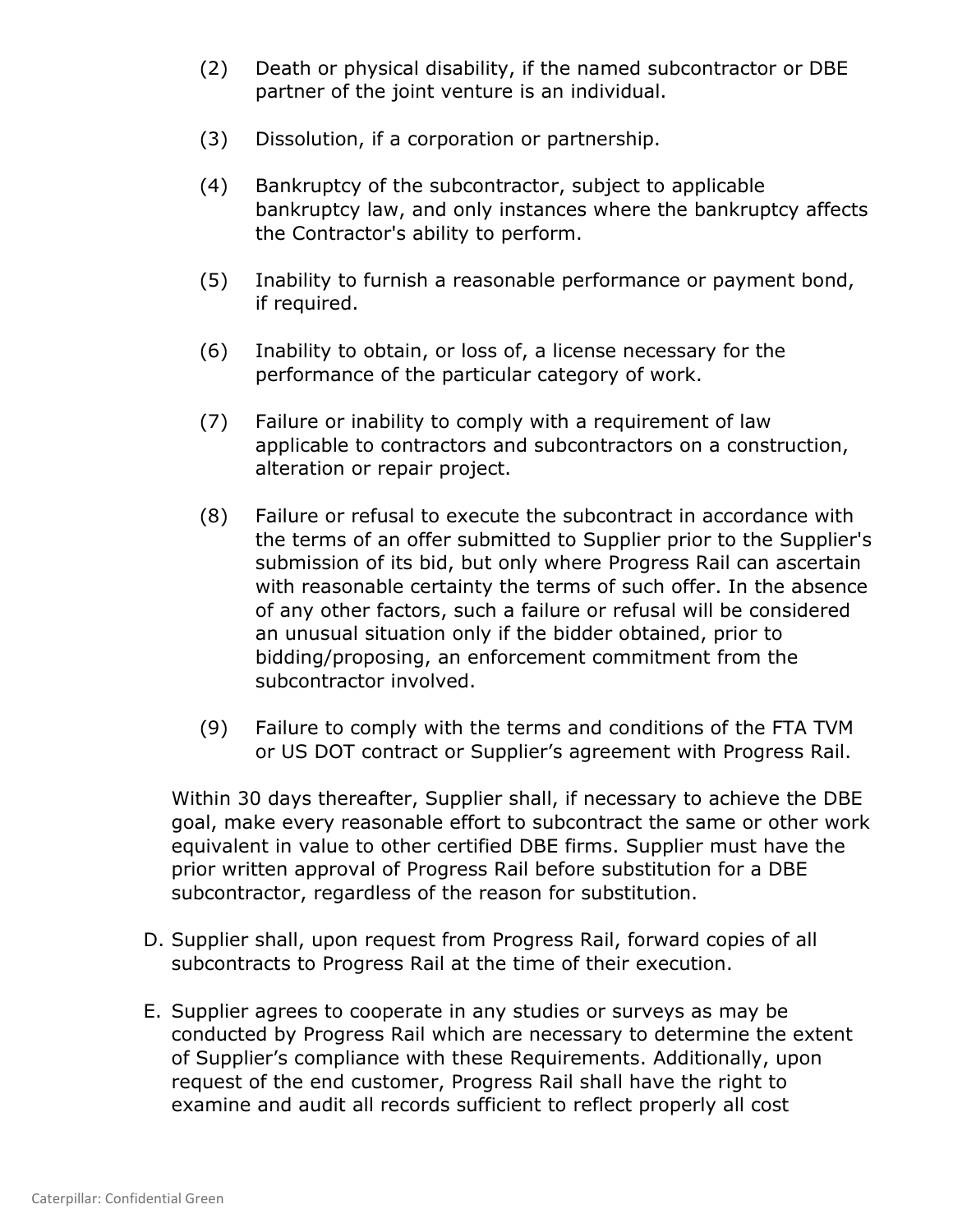incurred or anticipated to be incurred directly or indirectly in the performance of this contract.

- F. Supplier shall keep records and documents for at least three (3) years following performance of this Contract to indicate compliance with these requirements. These records and documents, or copies thereof, shall be made available at reasonable times and places for inspection by Progress Rail or the DOT and will be submitted upon request together with any other compliance information which Progress Rail or the DOT may require.
- G. Failure by Supplier to carry out these Requirements is a material breach of any contract subject to these Requirements, which may result in the termination of such contract under the Default provision or such other remedy as Progress Rail deems appropriate.
- H. Supplier shall make good faith efforts with respect to a procurement with a DBE goal. Supplier can demonstrate it has done so either by meeting the contract goal or documenting good faith efforts. Examples of components that may constitute good faith efforts are found in Appendix A to 49 CFR Part 26.
- I. Supplier will count expenditures to a DBE toward DBE goals only if the DBE is performing a commercially useful function on the applicable contract, as described below in subsections 1-3 and otherwise as specified in 49 CFR Part 26, Section 26.55 (a) through (h).
	- (1) A DBE performs a commercially useful function when it is responsible for execution of the work of the contract and is carrying out its responsibilities by actually performing, managing, and supervising the work involved. To perform a commercially useful function, the DBE must also be responsible, with respect to materials and supplies used on the contract, for negotiating price, determining quality and quantity, ordering the material, and installing (where applicable) and paying for the material itself. To determine whether a DBE is performing a commercially useful function, you must evaluate the amount of work subcontracted, industry practices, whether the amount the firm is to be paid under the contract is commensurate with the work it is actually performing and the DBE credit claimed for its performance of the work, and other relevant factors.
	- (2) A DBE does not perform a commercially useful function if its role is limited to that of an extra participant in a transaction, contract, or project through which funds are passed to obtain the appearance of DBE participation. In determining whether